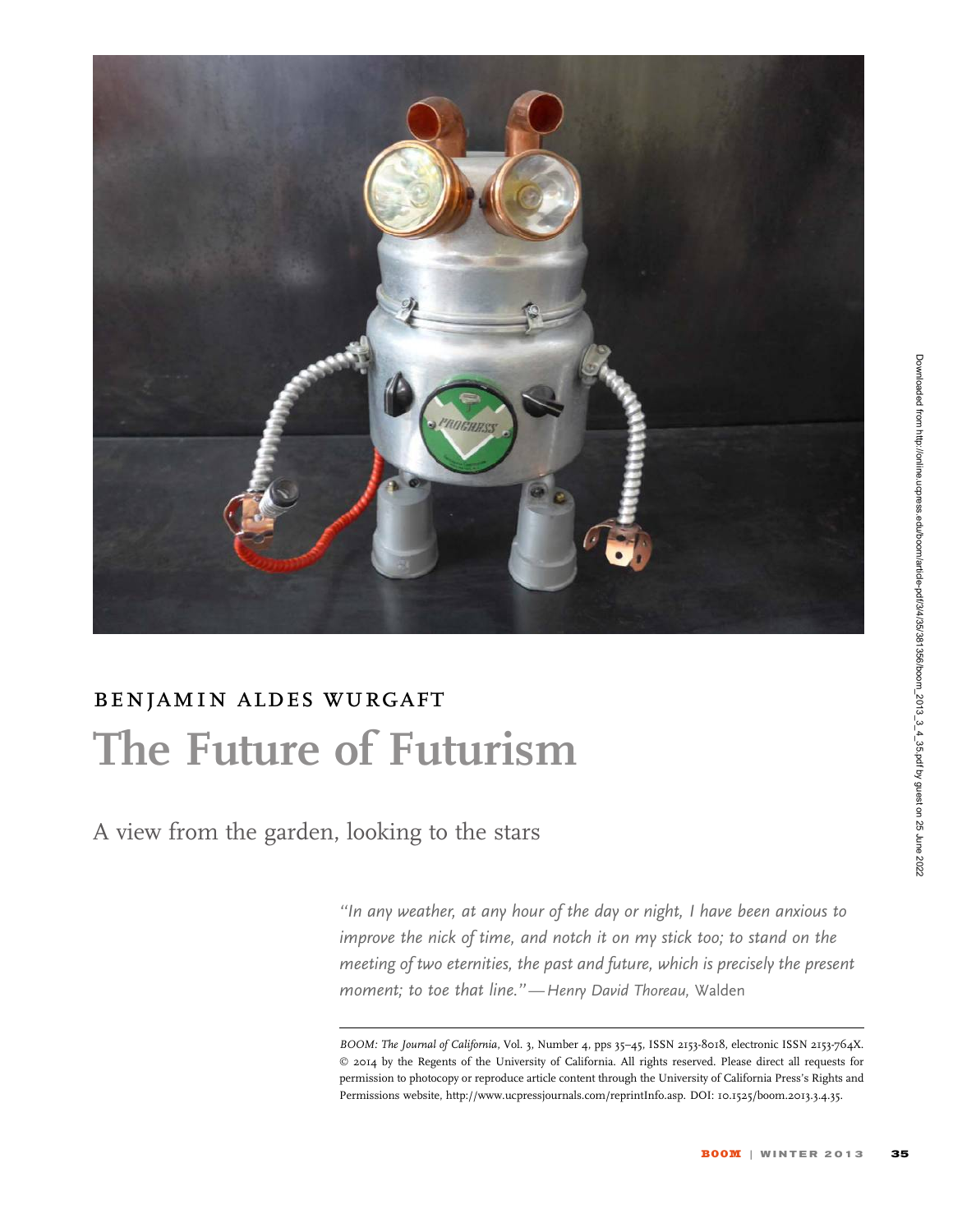The California was, in the eyes of invaders arriving<br>by ship, horseback or wagon, something like pure<br>future into which they carried their past. I'm not<br>standing on some Marin County promontory overlooking by ship, horseback or wagon, something like pure future into which they carried their past. I'm not standing on some Marin County promontory overlooking the Pacific as I think these thoughts, gazing out at the horizon line the ocean forms with the sky. I'm sitting in a place remade at great cost to resemble the past of other places: the Japanese and Chinese gardens at the Huntington Library outside Los Angeles. The brilliant green stands of bamboo glimpsed through an imported Japanese gate remind me of all the world history that money and immigration have brought here over the years, all the works of art and architecture, all the music and languages, all the traditions, as if Californians have been desperately trying to keep up with the past at the same time as their eyes were supposedly fixed on the future.

In previous generations, California served as a geographic focus of ''Go West!'' optimism, and California currently enjoys what we might call a "futures boom," offering opportunities to thinkers and dreamers who imagine decades and centuries ahead. The new devices of Silicon Valley entrepreneurs set off instant reverberations throughout our networked world even before they are real. Their visions of the future are praised or, just as often, mocked by a public that's struggling to deal with a present infused with an insistent future. But sitting here in the garden at the Huntington, I want to take a deep breath and think through this frantic futurism, for the key to understanding and coming to terms with this rush to the future, I believe, lies in the past, in the history of futurism. This "futures boom," after all, has been going on for decades now in California and is now merely taking on new forms.

Most people with a professional interest in the future talk about it with care, partly out of fear of being associated with bearded Methuselahs announcing the immanent end of the world. Even in California there has always been something "fringe" about displaying excessive optimism or fear for things to come. But futurism in California has enjoyed increasingly frequent and successful bids for mainstream attention. The rise of organized and professionalized forms of futurism, beginning in the 1960s, was coeval with the rise of the computer and consumer electronics industries. Along with the acceleration of technological progress, we've seen a commensurate increase in the volume of tech-talk and futures-talk. Ideas with their roots in technology are deployed to address nontechnological concerns. Consider the terms ''hacker'' and ''to hack'': as recently as the 1990s, they carried associations with the criminal violation of government or corporate computers, but now are thrown around beyond Silicon Valley to conjure cleverness and the ability to solve problems either digital or analog. Entrepreneurs searching for talent hold ''hack-a-thons''; activists speak of ''hacking'' democracy, and they mean opening up new avenues for participation within it, rather than rigging elections. Hacking enjoys a vernacular association with breaking the symbolic "code of the world" and clearing a path toward innovation.

The temporal future itself is "virtual reality" in the most literal of senses, and whether we imagine ourselves rushing toward it or it rushing toward us is an individual matter. In the sense that we all think about our personal futures and the futures of our communities, futurism is everyone's constant and quotidian practice. But futurism as I use the term in this essay means a professional interest in helping people think creatively about the risks and opportunities ahead. Sometimes this means selling them a particular vision of the future; and sometimes, more laudably, in my view, it means ''the liberation of people's insights.''<sup>1</sup> There are experts and consultants who offer predictions, forecasts, and scenarios to help us understand where a given financial market, environmental crisis, or technology trend may be headed, and others who make it their job—sometimes, notably by writing science fiction—to imagine entirely different worlds ten, twenty, or a hundred years in the future. While talking about climate change is technically just as much a form of futurism as talking about robots, the term

Californians have been desperately trying to keep up with the past at the same time as their eyes were supposedly fixed on the future.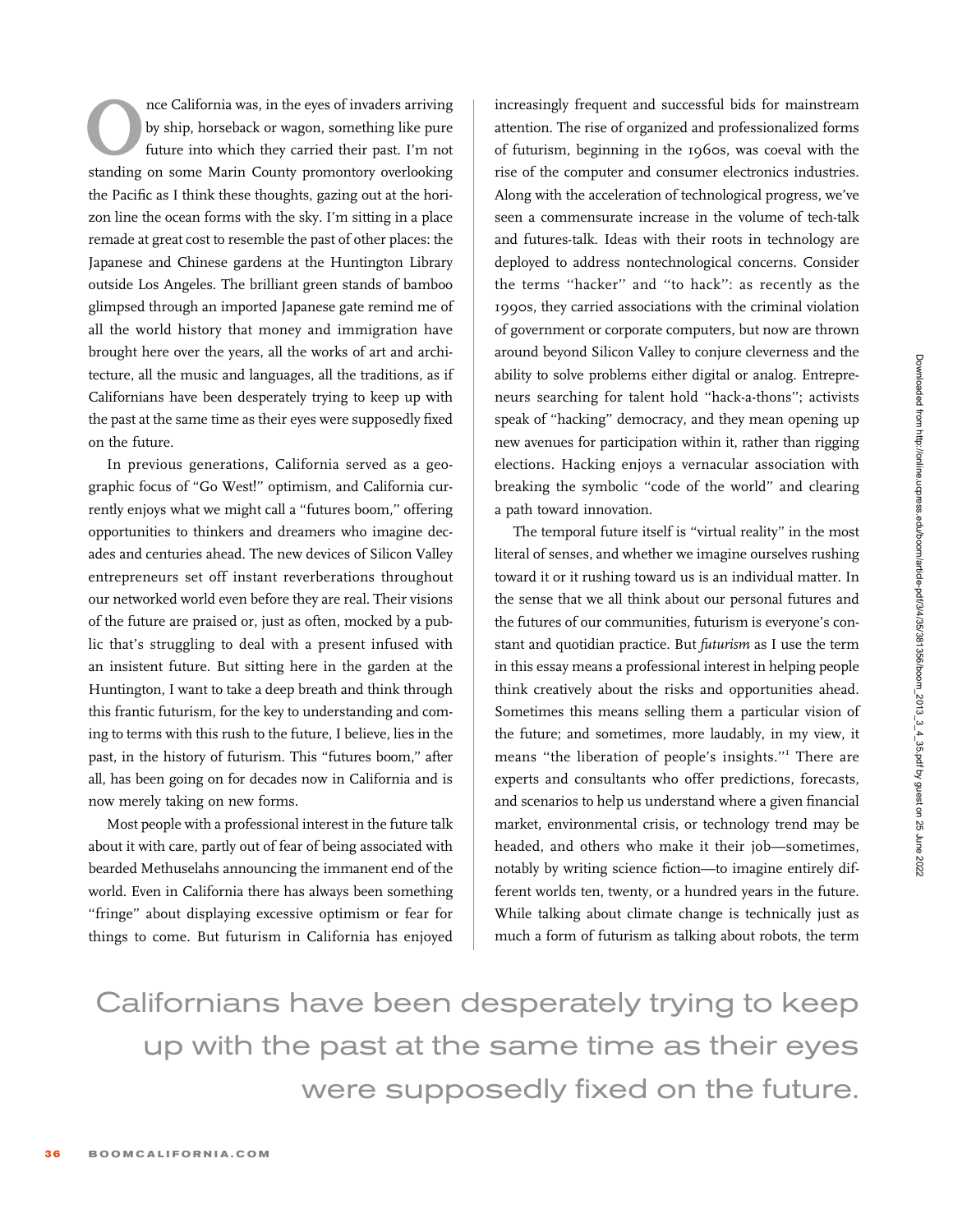

is most conventionally used to mean conversations about technological progress and the way it could reshape society, for good or for ill. This may simply be due to money. Predictions about the future of technology have substantial financial implications; and, indeed, this dimension of futurism resonates with one prominent element in California's history, the promise of quick wealth by capitalizing on a newly discovered resource. Futurism is many things, but its California variation often plays between the promise of the boom and the fear of the bust (sometimes, a refusal to accept the reality of busts). The anxious desire to be part of the next big thing and not be left behind courses through California futurism.<sup>2</sup>

We can trace many elements of contemporary futurist practice back to the think tanks and consultancies that developed during WWII and grew increasingly important in the decades after. Herman Kahn, perhaps the most important American futurist of the mid-twentieth century, whose persona inspired the titular character in the film Dr. Strangelove, worked at the Santa Monica–based RAND Corporation. There he developed scenario-planning and game theory techniques with direct application to the Cold War. Even more ambitiously, his RAND colleague, the mathematician Olaf Helmer, sought to extend customary planning horizons into ''a more distant future.''<sup>3</sup> Helmer, along with other members of RAND, developed a method of forecasting called ''Delphi,'' which involved the collection and crossreferencing of predictions by experts in a given scientific field. "Convergence of opinion" translated into "accuracy of prediction,'' writes historian Jenny Andersson.<sup>4</sup> Despite his invocation of the Oracle at Delphi, Helmer's goal was to render ''fatalism a fatality.'' Like many futurists after him, he wanted to eliminate utopianism and dystopianism from the culture of futures thinking while devising an ultimate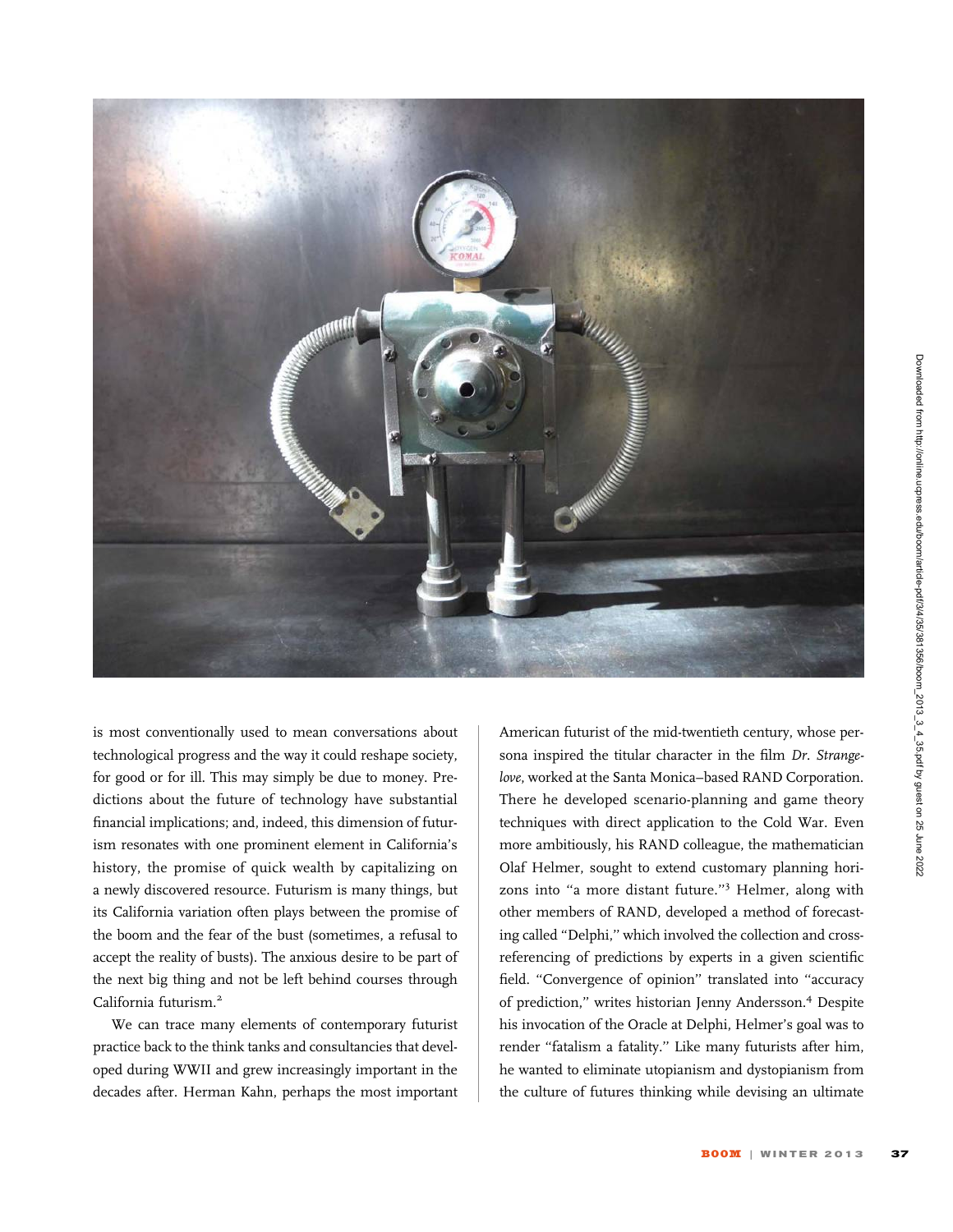## The impossibility of perfect prediction may be the secret of futurism's appeal.

scientific theory of prediction, a general theory on the model of physics that would be aided by the data-gathering and processing power of computers. He acknowledged the powerful incentive offered by the Cold War, which made American planners wonder how the United States could grow and survive in competition with the planned Soviet economy. The planning-oriented futurists of RAND and other institutions were expected to help contribute to policy recommendations. In his 1972 The Futurists, Alvin Toffler coauthor with his wife, Heidi, of the most widely read latetwentieth-century futurist text, Future Shock—called for futurists to serve as the newest version of that classic twentieth century figure, the intellectuel engagé or public intellectual. All such ideas about futurist practice and the responsibilities of futurists, of course, were subject to a question: Whose future were they trying to predict? A global future or a national one? An elite or a popular future?

Some say that you simply can't predict the future and that talk about what might happen is empty. In fact the impossibility of perfect prediction may be the secret of futurism's appeal. This is its "dark matter" or the binding element that makes futurist work endlessly interesting and worthwhile. Consider the model of the bet, a familiar, everyday sort of forecasting in which we engage without thinking of ''the future'' writ large. San Francisco's Long Now Foundation, which is most famous for its efforts to construct a clock that will run for 10,000 years (roughly the length of time our species has been practicing agriculture), maintains a registry of ''long bets'' about future events. Anyone with an Internet connection can offer predictions, and most are backed by moderate financial commitments. Many of these bets are very short term, when compared with the 10,000-year timescale the Long Now encourages the public to think about. One bet hinges on whether the average number of miles driven by Americans will rise or fall over the next ten years. Another asks whether political parties will hold their traditional conventions in the future or acknowledge that these have become nothing but theatrics. The fantasist in me imagines a world five hundred years

from now in which our early twenty-first century longshot bets on the distant future have been passed down from one generation to the next as a matter of sacred trust. But why should they care how we bet on the future, which will be their present?

The Long Now's bet registry sheds light on a hidden dynamic of wagers. Whether we make them over very short-term events like bicycle races or about longer-term developments such as the value of a basket of commodities a decade from now, what matters is how a bet holds our interest, how it establishes a link between interested parties as they collectively anticipate the future. These bets usually say more about the present than they do about the future. We might think of the futurist as a person who keeps us interested in making these bets and who acts as a kind of human ''bet registry.'' Furthermore—and this is the thinking behind the Long Now's ''long bets'' project—by observing many bets, we might become wiser about what kinds of predictions are within our power to make, and what kinds are simply implausible. Making and tracking bets may actually be better tools than any philosophy or physics we can throw at the future, which absorbs all such human contrivances and resists being modeled by anything resembling a grand unified theory.

Before I came to California, I was introduced to the idea of the future during a childhood populated by the usual futurist late-twentieth-century paraphernalia: giant Japanese robots, spaceships, visits to Disney's EPCOT Center—the acronym stands for Experimental Prototype Community of Tomorrow—while visiting my grandparents in Florida. If these whetted my appetite for ''the future,'' in some sense, they could not teach me about the gulfs of time we have to cross before reaching it, if we ever do. Like science fiction novels and films, such artifacts seemed to summon the future to me, rather than forcing me to understand the future as a radically different time in which we might live by radically different rules—if we survived at all.

It was at an exhibit at Boston's Museum of Science that I began to wake up. Based on the Scottish geologist Dougal Dixon's After Man: a Speculative Zoology of the Future, this exhibit examined the possible animals that might evolve out of present-day ones, given fifty million years or so. There were gigantic, whale-like penguins, huge walking bats, and many other animals whose descent from present animals was obvious even if their body plans seemed implausible. As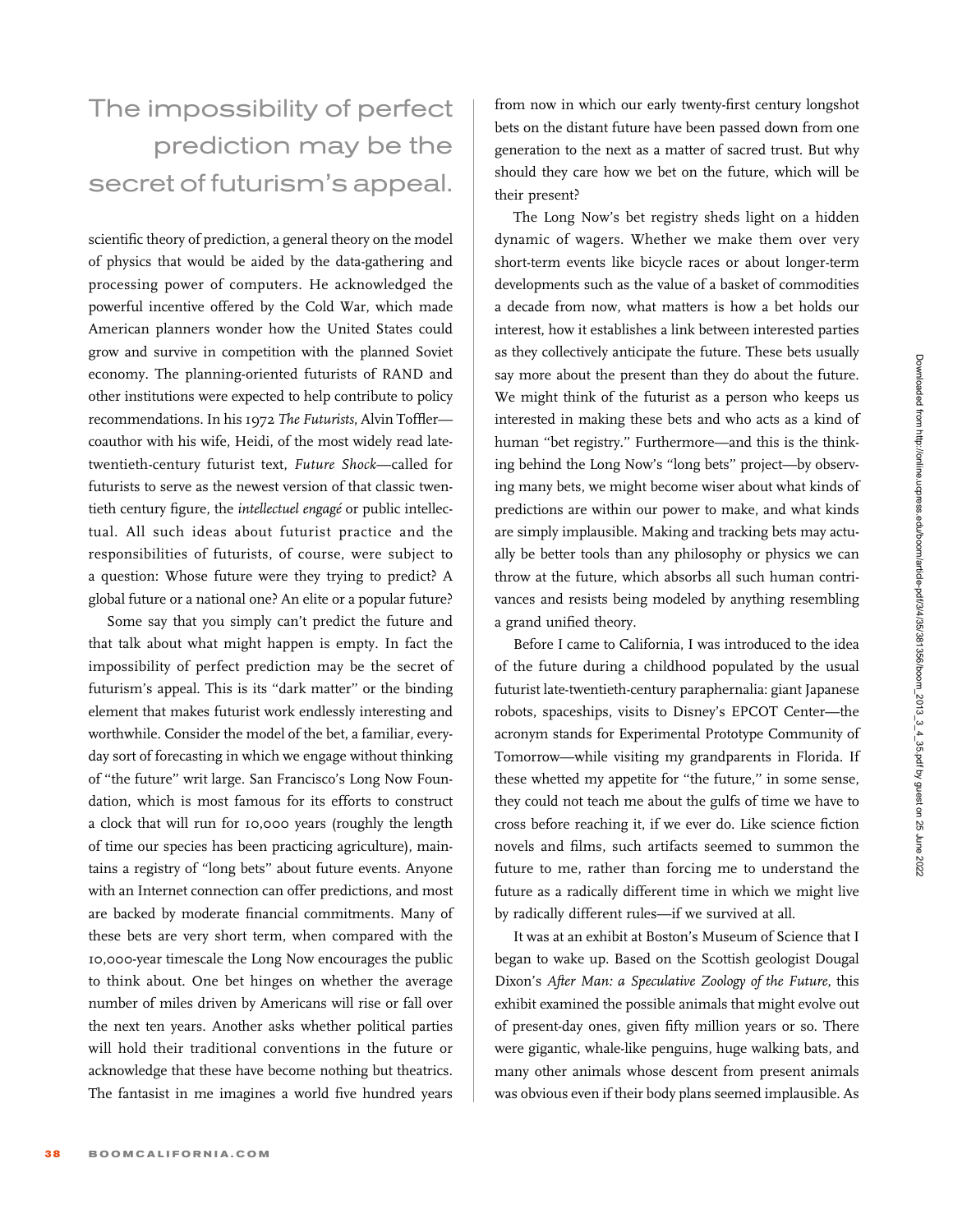![](_page_4_Picture_0.jpeg)

I walked through the exhibit, what worked on my imagination was the idea of a future without us—a world in which humans had gone extinct or left Earth for some reason, an end to what I would later learn to call the Anthropocene, at least on this planet. The lack of a human presence pushed the message home: the future does not come to us, it cannot be summoned, and if the future can be anthropocentric and relatively proximate, it can also be threateningly, inhumanly far-off, calculated on the deep time of evolution, geology or the life cycle of stars. If one very loose definition of technology is the use of objects to bring nature more under control, futurism could be the use of different styles of thought to cope with the sheer uncontrollability of the future. Even the minutest reduction of its immense uncertainty would be a comfort.<sup>5</sup>

My childhood and adolescence were certainly haunted by the specter of anticipated extinctions and the loss of an environment that could support our own species: science classes in the late 1980s and early 1990s reinforced the refrain we sang along with R.E.M.—''It's the end of the world as we know it. And I feel fine.'' The song's ironic vision of immanent nuclear war was, after the collapse of the Soviet Union, easily repurposed to communicate other worries just as wryly.

But the 1980s and 1990s, as Fred Turner points out in his From Counterculture to Cyberculture, also saw the publication of many cybernetic dreams, some of which had previously been nurtured in less public venues both academic and corporate.<sup>6</sup> Figures like MIT Media Lab chief Nicholas Negroponte and Wired Magazine head Kevin Kelly, along with Stewart Brand, guru of the Whole Earth Quarterly, the Long Now Foundation, and much else, held out the hope that computers and computer networks would revolutionize everything. Some seers promised things that have come to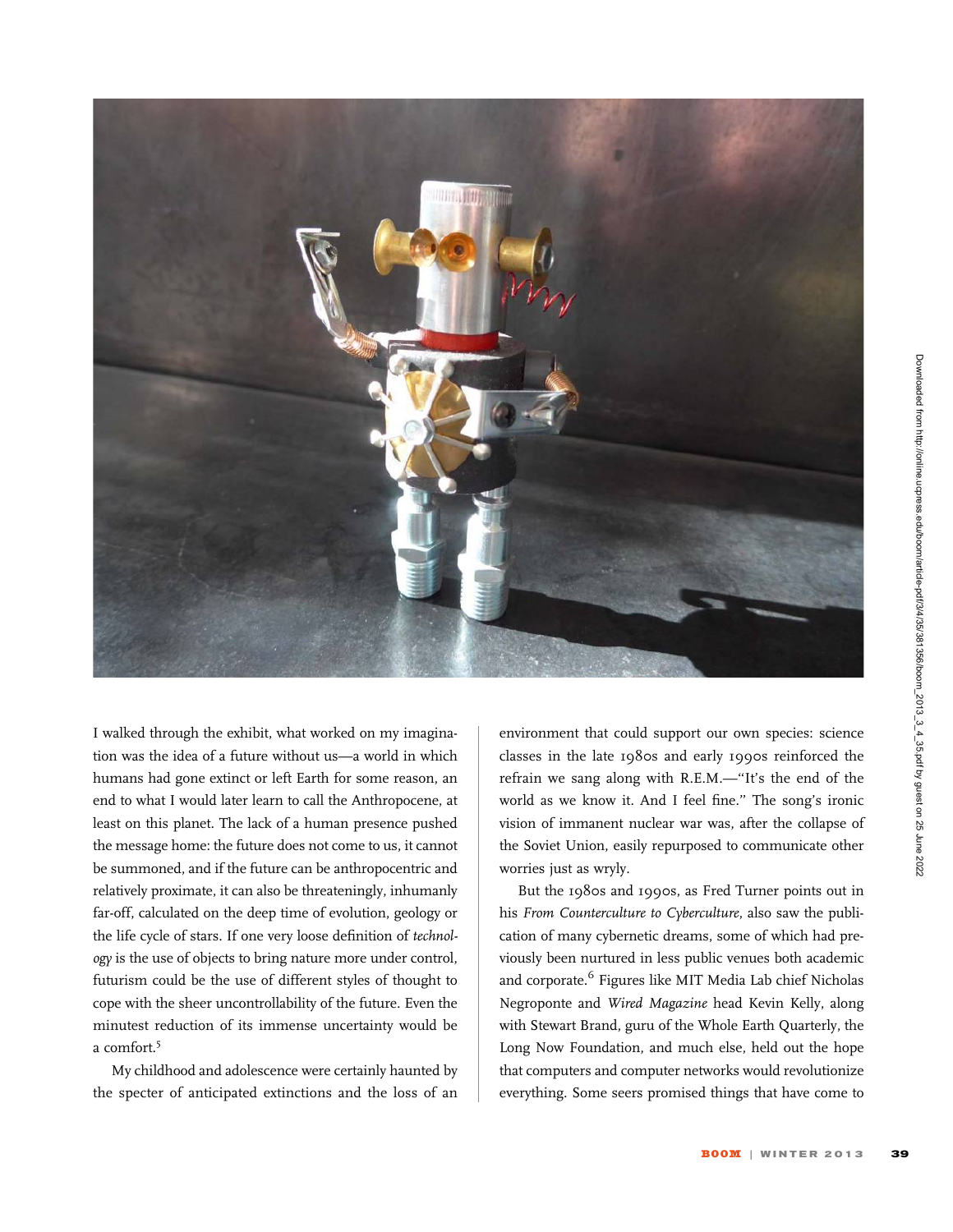pass—try visiting a doctor's office without seeing computers everywhere—and things that have not, such as the replacement of the US political system with modes of representation that computer networks like the early WELL (the Whole Earth 'Lectronic Link) made imaginable.

Turner points out that this optimistic view of computers was, interestingly and importantly, the opposite of their demonization by the 1960s counterculture, which figured them as soulless parts of a social system designed to process and stamp the young. The most famous California version of this idea was on display at a 1964 Free Speech Movement rally at Berkeley, when a student used a sign that mocked by imitation the punchcards of the giant IBM computers used by Berkeley's Registrar: ''I am a UC student. Please do not fold, bend, spindle or mutilate me.''

Indeed, for me the techno-optimism of the 1990s seemed like one half of the climate of millennial expectation that infused my own experience of the decade. The other half was all worry and handwringing over the environmental devastation our technological progress has wrought; we were (and perhaps still tend to be) pessimistic about the material world and optimistic about the virtual. Meanwhile, our computers were (and are) getting smaller and smaller all the time, as if asymptotically approaching the virtual themselves. The idea of technology's ultimate self-destruction found expression in the ''Y2K Virus'' fantasy, and the entire cyberpunk genre of fiction and film, which got its start in the early 1980s, was a series of dark visions about computers and computer-augmented humans being made to serve the will of corporations. Many cyberpunk stories took place in virtual realities whose negative dimensions genre chieftain William Gibson captured in his term ''consensus-hallucination.''<sup>7</sup> A means for representing data about the real world quickly becomes a surrogate reality.

In my mid-twenties, I came to Berkeley to study history, not the future. But the future is as unavoidable in the Bay Area as bicycles, organic food, or the carefully cultivated vestiges of the late 1960s counter-culture. Not that the Bay Area has any monopoly on futures thinking. The entire state of California seems to be always in the grips of the future. Los Angeles has as much claim on the future as does San

## Please do not fold, bend, spindle or mutilate me.

Francisco, both because of the culture industry—it's easy to visit the shooting locations for Star Trek episodes in Los Angeles's Griffith Park—and because the aerospace industry is more prevalent in the south of the state than in the north. Indeed, the phrase ''scenario planning'' borrows its first word from old Hollywood slang for an outline of a silent film; the sociologist and screenwriter Leo Rosten suggested ''scenario'' to a group of RAND scientists who picked it up.<sup>8</sup>

But it was in the Bay Area that I met computer scientists eager to create self-aware artificial intelligences, food activists hoping for a world based on small-scale urban farming, and synthetic biologists convinced that their own emerging field would usher in a future in which we use artificial organisms as an engineering substrate in place of steel, concrete, or silicone. And I met a great many selfdescribed ''makers,'' who spent their spare time working with electronics, laser-cutters and, increasingly, 3D printers to build objects that are both expressive and useful. Most of them were convinced that being in the Bay Area was crucial—they saw themselves as part of tribes that were based there, whether this meant the neo-agrarians, for whom even Michael Pollan and Alice Waters are too soft on big agribusiness, or the entrepreneurial social networks that tie Stanford and Silicon Valley to the rest of the world. So much activity, so many visions of what a future transformed by these activities might look like. So many prototypes, each one a fragment of a larger artifact called the future.

There is an enormous difference between trying to predict the future and trying to build it piece by piece. In a rough but incomplete sense, this describes the tension between the predictive Cold War-era futurisms of 1960s California and futurist practice in the Golden State today. Contemporary futurist discourse draws great energy from entrepreneurial figures who stand before crowds (at a TED talk or the Aspen Ideas Festival or South-by-Southwest) and offer ideas and products that will, in language that has become both ubiquitous and tiresome, ''change the world.'' Where futurists once tried to broaden the horizon and inputs of planning practices, today futurists sell things by telling persuasive stories about the future. The representative figure of the futurist today is a pitchman (or woman) not a policy wonk. There is a decided shift of emphasis from knowing, on the model of foresight, to making and selling.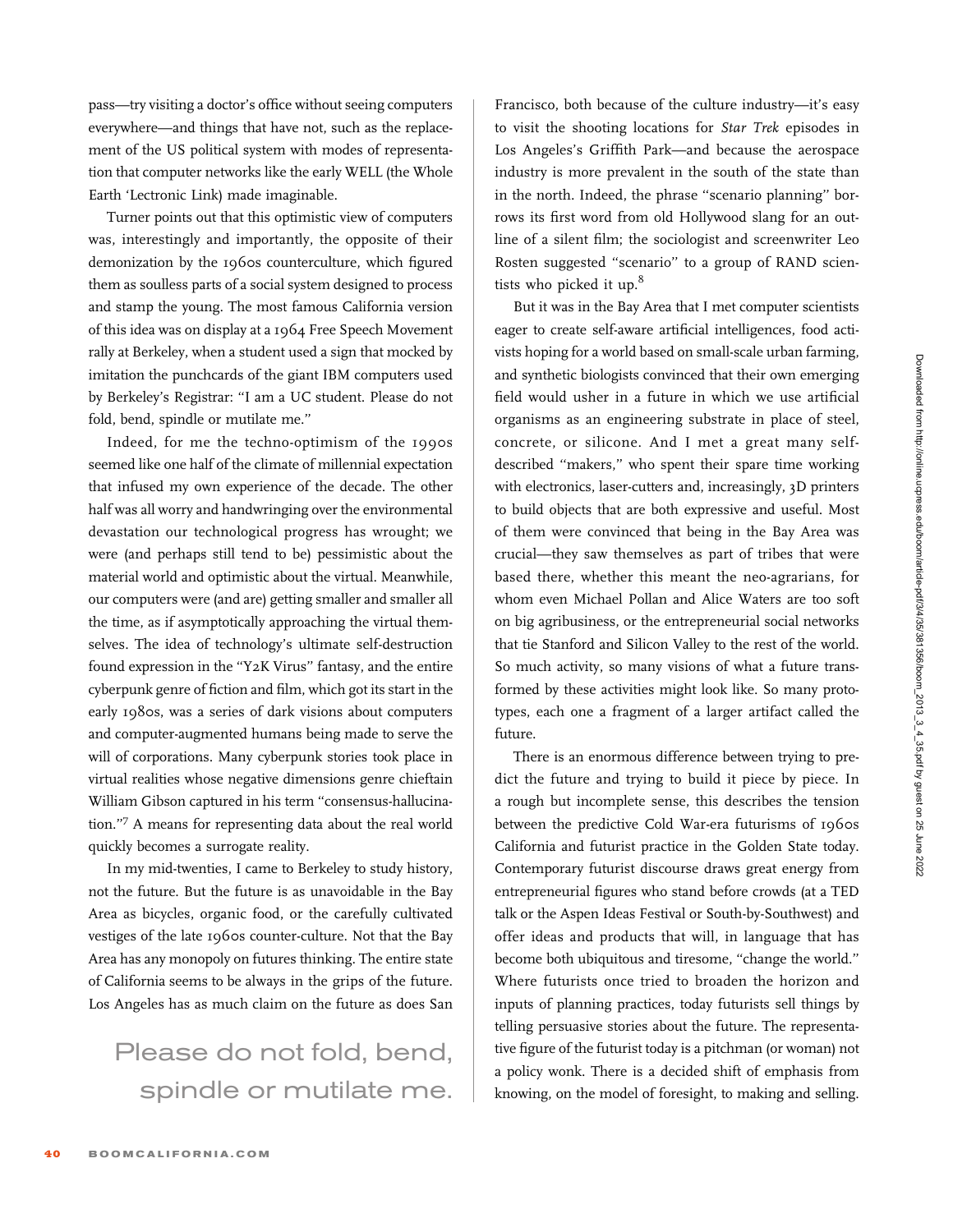![](_page_6_Picture_0.jpeg)

There is, of course, no really hard line between predictive and participatory or "fabricational" models of futurism; both have long been a part of futurist practice. In the early 1970s, Palo Alto's Institute for the Future created games that could serve as tools to catalyze futures thinking, as did Stewart Brand. Futurism and a participatory culture of making may mesh together so well because even predictive futurism relied on making tools, either in the sense of methods for thinking about the future or computers used for accumulating and processing data sets.

Not everyone engaged in futurism has displayed the optimism of Helmer and his colleagues. Some mid-twentieth century European futurists, such as Ossip Flechtheim who coined the term ''futurology'' while in American exile in the 1940s, would find only peril in our contemporary celebration of makers-as-futurists. A celebrant of a utopian form of thinking in which ''the future'' meant outcomes that broke

radically from current trends, Flechtheim saw the techniques of organizations like RAND as merely symptomatic of bourgeois capitalism's fetish for control. He might well have viewed our current trends as reflecting not the liberatory power of the idea of the future but simply a belief in economic growth and technological progress, both accelerated by market competition. The increasing visibility of libertarianism among Silicon Valley's elite would hardly dissuade him, nor would the widespread belief that technological progress can fix problems that we don't have the means to address politically.

From knowing, on the model of foresight, to making and selling.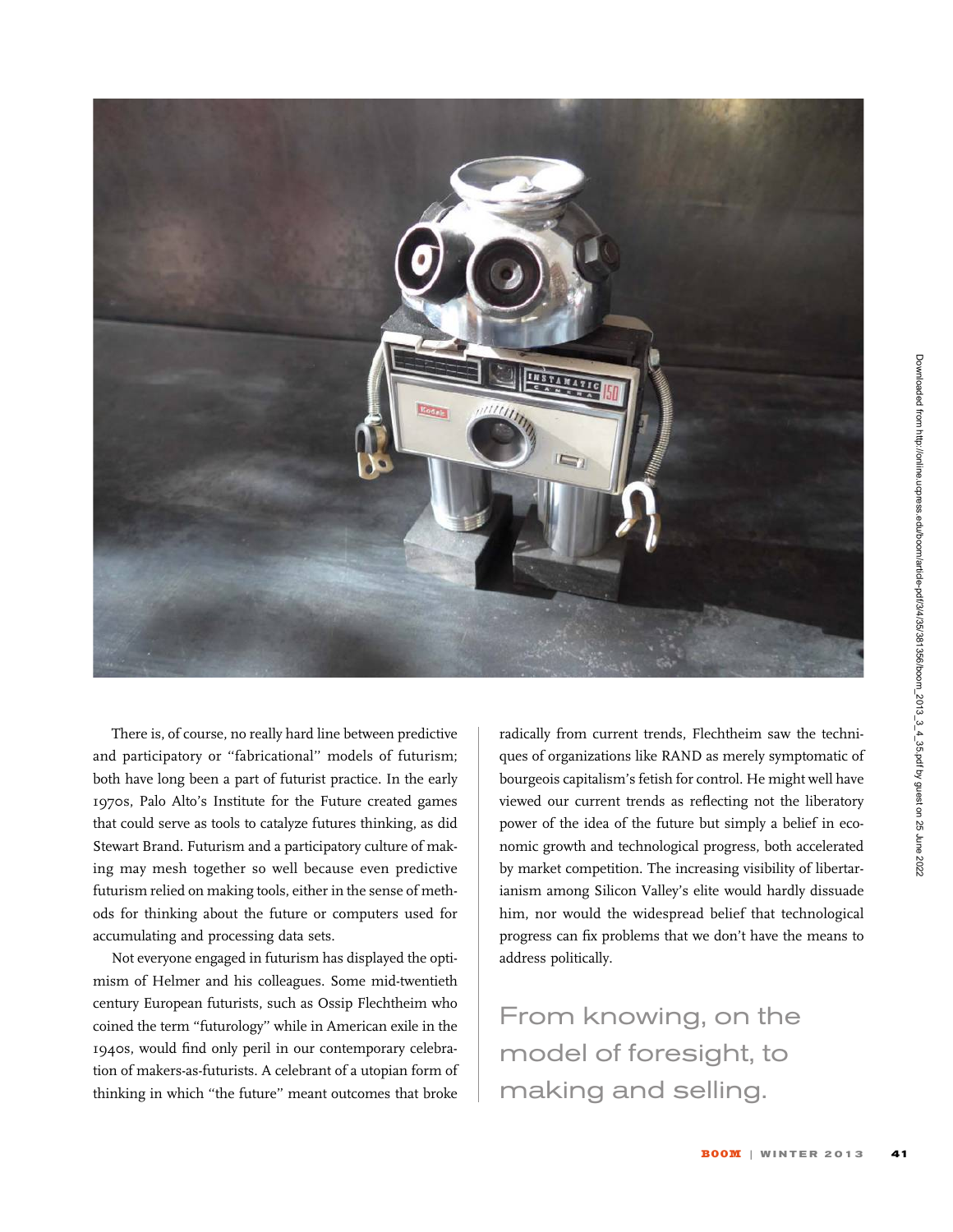![](_page_7_Picture_0.jpeg)

It seems likely that a figure like Flechtheim would scarcely smile on one of the most widely discussed tropes of early twenty-first century futurism, namely the idea of a technological ''singularity,'' formulated first by the mathematician and science fiction writer Vernor Vinge and later popularized by inventor-turned-businessman Ray Kurzweil. According to Kurzweil the pace of technological progress is not linear but exponential. Progress itself progresses, just as in the well-known case of Moore's Law, which observes that the number of transistors we can fit onto an integrated circuit doubles roughly every two years, doubling computing power. Kurzweil subsumes Moore's Law within what he terms the larger ''law of accelerating returns,'' which he applies across all technological sectors, and predicts that the rate of change in many crucial technological areas will soon reach an inflection point beyond which everything is utterly transformed. On the graphs Kurzweil presents,

progress is a gradually rising line moving on as the years go by that suddenly shoots upward toward the mathematical heavens.

In an irony often noted by Kurzweil's detractors, the term ''singularity'' denotes a point beyond which the laws of physics have broken down, creating a horizon beyond which we cannot make observations with any certainty. This is where prediction should end, in other words. However, Kurzweil foresees, by about 2045, the advent of true artificial intelligences and the merging of human consciousnesses with machines. One result of this is that those humans alive at the time of the singularity will be able to ''upload'' themselves to an artificial substrate and enjoy indefinite lifespans if not actual immortality—and Kurzweil has been very public about his own desire to live long enough to benefit from this, even publishing a guide to diet and health for longevity, entitled Transcend: Nine Steps to Living Well Forever.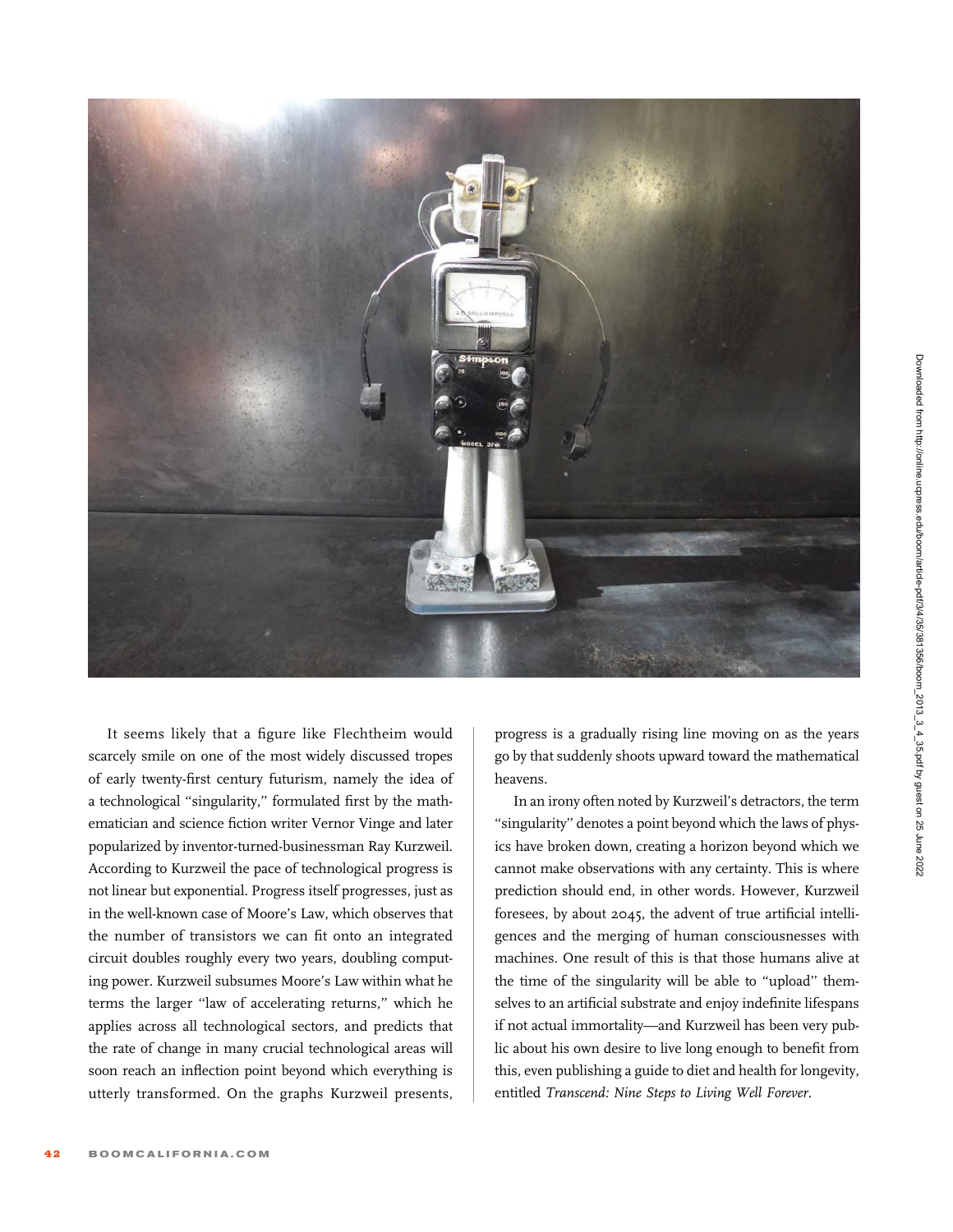![](_page_8_Picture_0.jpeg)

This is a futurism to defeat extinction, but—and this is the driving force of many of Kurzweil's critics—it raises questions about what forms of human experience Kurzweil is willing to sacrifice in exchange for a cybernetic age. Kurzweil, notably, is as much a successful businessman as an inventor, and a regular feature of the Silicon Valley scene, though he has been based in Boston for most of his career. Google recently hired him as their director of engineering with the express portfolio of guiding the construction of an artificial brain—and he has founded something called Singularity University, not far from Palo Alto. This is effectively

We assemble artifacts to understand both past and future. a startup incubator designed to leverage the power of exponential growth and help catalyze the very trends Kurzweil predicts. While many are either bemused or offended by Kurzweil's immortalism, critics are appalled by his belief that sheer technological progress will allow us to escape the "gravity" not just of mortality but of global warming, economic injustice, and other forms of hardship.

Places like the Huntington's Japanese gardens remind me that we assemble artifacts in the course of our efforts to understand both past and future. The buildings and plants gathered here to conjure traditional Japan could be thought of as the historian's equivalent of the forecasting tools and emerging technologies used by futurists. These are persuasive objects, koi ponds, and plants to conjure with. They remind us not only of the past, but of all the possibilities contained within it, only one of which was realized by the future that developed—our present. California, with its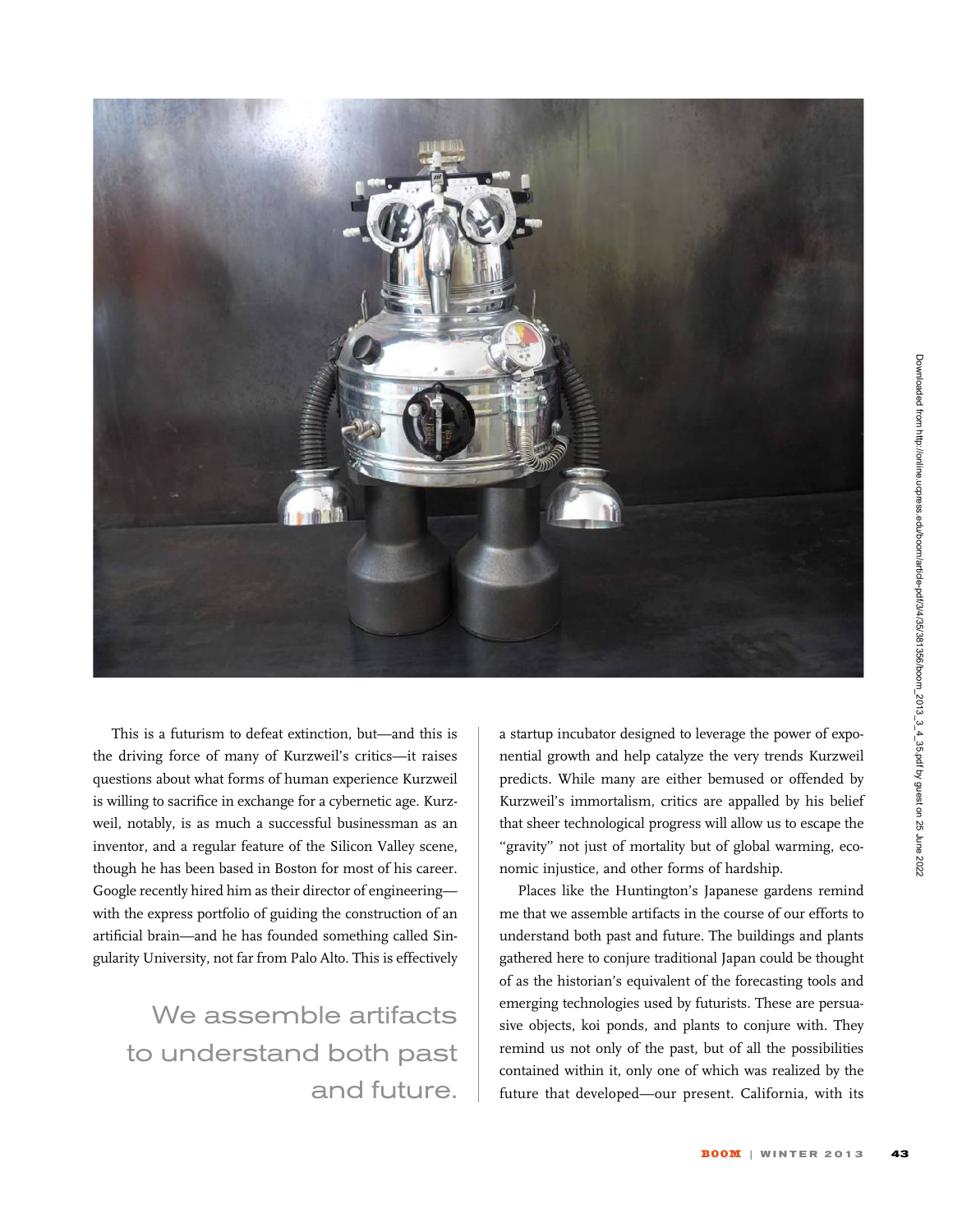![](_page_9_Picture_0.jpeg)

There is an enormous difference between trying to predict the future and trying to build it piece by piece.

complex relationship with both the past and the future, can in turn remind us that both history and futurism are activities in which the present is implicated. Our interest in history is partly an interest in our origins. Our interest in the future is an interest in our destiny, and we need a sense of both the past and the future in order to guide our present actions.

It seems likely to me that artifacts—whether they are 10,000-year clocks or, more prosaically, new types of computer processor or perhaps even regenerated organs that give us a few more years or decades of healthy life—will

help us think about the future for years to come. There may not be a singularity ahead of us, but we are increasingly fascinated by the acceleration of technological change, the new objects that keep coming at us.

As I think this through, I am in northern California, standing on a platform at the Chabot Space Center in the hills above Oakland. It is night and below me stretches the East Bay, then the string of lights of the Bay Bridge and then San Francisco itself over the water. I'm here to view celestial objects—the center opens its telescopes to the public on